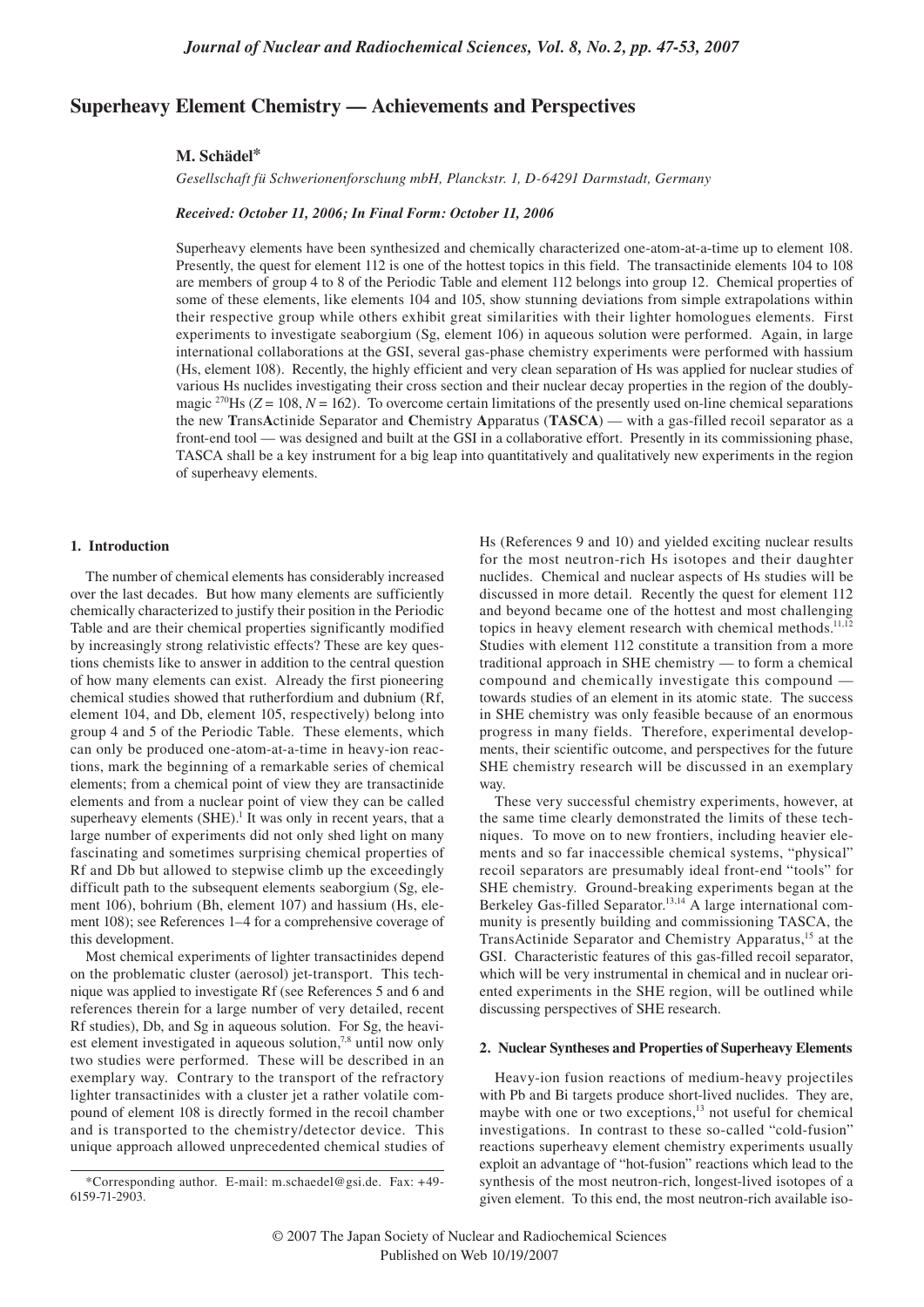tope of an actinide element, e.g., <sup>248</sup>Cm, is irradiated with a neutron-rich light ion beam like <sup>18</sup>O, <sup>22</sup>Ne, and <sup>26</sup>Mg. These reactions produce SHE one-atom-at-a-time — decreasing from about one atom per minute for element 104 and 105, and a few atoms per hour for element 106, to about one atom per day for element 108.1,2 This leads to the most extreme situation one can envision in chemistry; only single atoms or molecules, which are rapidly vanishing due to their radioactive decay, are at hand for chemical investigations. As all nuclides used and investigated in recent chemical studies of transactinides decay by emission of characteristic  $\alpha$ -particles a clear identification of the separated nuclide (and element) was feasible after chemical isolation.

More elements and longer-lived nuclides are on the horizon and a challenge for chemical studies. In reactions between 48Ca as a projectile and targets made of  $^{233,238}$ U,  $^{242}$ Pu, and  $^{248}$ Cm, Oganessian et al.16 reported on the observation of elements up to 116. This opens up a thrilling region for heavy element chemists to probe the influence of increasingly strong relativistic effects and the structure of the Periodic Table at its extreme limit; see Figure 1. As all nuclear decay chains observed from these <sup>48</sup>Ca induced reactions are terminated by spontaneous fission (SF) no "genetic" link into the region of known nuclides can be established. Therefore, an unambiguous identification of these new elements still remains open as the presently available physical techniques do not allow for a clear detection of the atomic number. Chemistry — in addition to unraveling exciting chemical properties of these elements — may again become a crucial tool in elemental identification. The first steps towards a chemical separation and identification of element 112 — directly produced or as decay product of element 114 — have been made.<sup>11,12</sup> Those chemical experiments to search for <sup>283</sup>112 produced directly in the <sup>48</sup>Ca on <sup>238</sup>U reaction<sup>11</sup> at the GSI will be discussed in the next section in more detail together with chemical aspects of element 112. While these experiments did not identify 283112 (only upper-limit cross sections were obtained),<sup>11</sup> a recent report from a similar experiment performed at the Flerov Laboratory of Nuclear Reactions (FLNR), Dubna, making use of the  $48$ Ca on  $242$ Pu reaction and searching for <sup>283</sup>112 as an  $\alpha$ -decay daughter of <sup>287</sup>114, indicates the observation of element 112 after chemical separation.<sup>12</sup>

Chemistry experiments on Sg and Hs, which were performed at the GSI and will be discussed in more detail, use <sup>22</sup>Ne and <sup>269</sup>Mg beams to synthesize and investigate <sup>265</sup>Sg and <sup>269,270,271</sup>Hs



**Figure 1.** Periodic Table of the Elements. The IUPAC accepted transactinide elements 104 through 111 shall take the positions of the seventh period transition metals below Hf in group 4 and Au in group 11. While chemical studies have justified placing the elements Rf through Hs into group 4 to 8 of the Periodic Table, the "chemically unknown" heavier elements (chemical symbols for "known" elements and open symbols for yet unconfirmed reports) still need to be investigated. The arrangement of the actinides reflects that the first actinide elements still resemble, to a decreasing extent, the chemistry of d-elements.

in reactions with  $248$ Cm. While the main emphasis in the Sg experiments<sup>7,8</sup> was to unravel chemical properties of Sg, recent Hs experiments exploited the unique and very clean Hs chemistry to study nuclear reaction and nuclear structure aspects. The rotating  $248$ Cm target wheel ARTESIA<sup>1</sup> was irradiated with high intense <sup>26</sup>Mg beams at five different energies between  $E_{\text{lab}}$ =130 MeV and 150 MeV covering the range from below the maximum of the 4n channel producing the new isotope  $270$ Hs (Reference 17) to an energy well beyond the maximum of the 5n channel  $(^{269}Hs)$ . Measured cross sections are in good agreement with calculations using the code HIVAP<sup>18</sup> At the lower irradiation energies, surprisingly enough, evidence for the observation of  $271$  Hs — produced in the 3n-evaporation channel  $(!)$  — was obtained.<sup>17</sup> Most interesting, the decay of these Hs isotopes — their  $\alpha$ -decay energies and partial SF half-lives allows for a crucial test of theoretical model predictions of the  $N = 162$  neutron-shell strength. The deduced  $Q_{\alpha}$ -value<sup>17</sup> of the doubly-magic  $^{270}$ Hs<sub>162</sub> is in good agreement with macroscopicmicroscopic model predictions.<sup>19</sup> In addition, also the decay properties of the Sg isotopes, observed as the Hs  $\alpha$ -decay daughter nuclides, provide important data for this comparison. Most recently, a  $25Mg$  beam was used in a search for the unknown isotope <sup>268</sup>Hs. The sensitivity of this chemistry experiment was well below one picobarn for an assumed <sup>268</sup>Hs half-life of one second or longer.

#### **3. Chemical Properties of Superheavy Elements**

After the first chemical studies have shown that Rf and Db are transactinides and member of group 4 and 5 of the Periodic Table (see Figure 1), more detailed chemical studies were performed over the last two decades; see References 1–4 for a comprehensive summary. It soon became clear that simple extrapolations of chemical properties within a given group of elements in the Periodic Table are not trustworthy. Especially Rf and Db exhibit chemical properties which are often very much different from extrapolations in group 4 and 5. Studies in the liquid phase, which concentrated on the aspects of hydrolysis and complex formation, were mainly performed in pure and mixed mineral acid solutions. First detailed studies of Db in mixed HCl/HF solutions yielded a surprisingly non-Ta-like behavior.<sup>20</sup> Only subsequent experiments,<sup>21</sup> which were carried out in pure acid solutions, showed a Db behavior in agreement with theoretical predictions<sup>22</sup> including relativistic effects. In recent years, the aqueous phase behavior of Rf was investigated in greater detail<sup>5,6,23,24</sup> using first the Automated Rapid Chemistry Apparatus  $(ARCA)^{25}$  and most recently the much more advanced AIDA<sup>23,26</sup> which includes automated sample preparation and transfer of the sample into the detector chamber. For the first time, this allowed to measure a Rf elution curve.24 A number of surprising results were obtained in a large number of detailed Rf studies; e.g., the fluoride complexation<sup>6</sup> of Rf revealed stunning differences between Rf and Zr and Hf. These kind of experimental findings still remain a challenge for theoretical model descriptions.

Aqueous chemistry with ARCA has reached Sg for which only two very basic chromatographic studies exist;<sup>7,8,27</sup> both performed with a cation-exchange resin. The one carried out with 0.1 M HNO<sub>3</sub>/5  $\times$  10<sup>-4</sup> M HF showed that Sg elutes within 10 s from a  $1.6 \times 8$  mm cation-exchange column (Aminex A6, 17.5  $\pm$  2  $\mu$ m). Therefore, under these conditions Sg behaves similarly to Mo and W in group 6 of the Periodic Table and distinctively different from hexavalent U which forms uranylions.27 This return to an expected behavior — after all the surprises with Rf and Db chemistry — was termed occasionally "oddly ordinary seaborgium." However, this does NOT allow a statement like "seaborgium reaffirms periodic table's predictive ability." As not only relativistic effects but also other effects, like shell effects, on the atomic and molecular electrons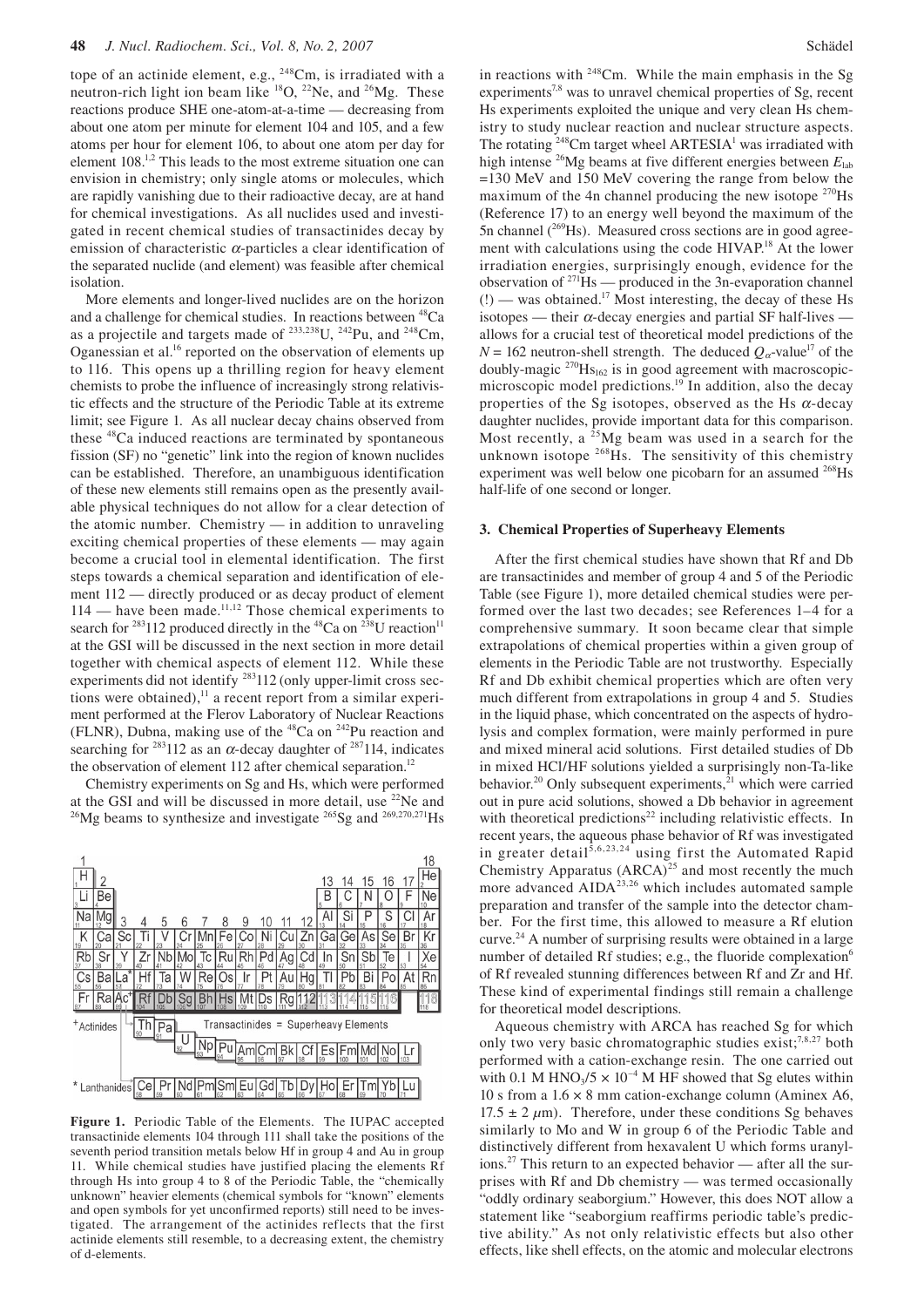can cancel each other with the result of surprisingly similar properties — or, in other cases, they can all act in such a direction that strong deviations from expected properties can be observed. Already the second Sg experiment,<sup>8</sup> which was performed in pure  $0.1$  M  $HNO<sub>3</sub>$ , indicated a non-W-like behavior of Sg. Contrary to W, Sg was not eluted from the cationexchange column. From this, it was concluded that neutral or anionic oxofluoride complexes like  $SgO_2F_2$  or  $SgO_2F_3^-$  were likely to be formed and eluted in the first experiment. Without the presence of complexing fluoride anions Sg was retained on the resign in cationic form, presumably, as  $Sg(OH)_{4}(H_{2}O)_{2}^{2+}$  or  $SgO(OH)<sub>3</sub>(H<sub>2</sub>O)<sub>2</sub><sup>+</sup>$  present in dilute HNO<sub>3</sub> due to the lower tendency of Sg to hydrolyze<sup>28</sup> as compared to that of W.

The recent success in SHE chemistry in the liquid phase and in the gas phase was only feasible because of an enormous progress in many fields to meet a large number of physical, chemical, technological, and metrological challenges. Intense and stable heavy ion beams became available and technologies like the rotating target wheel  $ARTESIA<sup>1</sup>$  were developed to stand high heat loads on windows, actinide target, and backings. In recent experiments at the GSI, e.g., Mg beams were produced from the ECR source with very low consumption of 0.5 mg/h or less of isotopically enriched material. This made "pulse" beam intensities of  $4 \times 10^{13}$  particles per second available in the 5-ms long UNILAC macropulse. At a 50 Hz repetition rate this corresponds to 1.5 particle-*µ*A DC beam. With these high beam intensities traditional He/cluster-jet transport systems reach their limits and become inefficient as transport yields sharply drop. Not only to circumvent these problems but to exploit a number of advantages, the formation of a volatile oxide directly in the recoil chamber and its transport to a combined chemistry and detector device<sup>29,30</sup> was applied in all Hs experiments.<sup>9,10,17</sup> Before, gas-adsorption chromatographic studies of the lighter transactinides were mainly performed with volatile halide or oxohalide complexes formed in a remote reaction chamber after a cluster-jet transport; see Reference 31 for a compilation.

Two kinds of gas-adsorption experiments have been performed with  $HsO<sub>4</sub>$  (References 9 and 10) both showing a typical group 8 behavior of Hs. Firstly and typical for its lighter homologue Os, all experiments demonstrated, as expected,  $32$ the formation of a stable and at room temperature volatile tetroxide of Hs in an oxygen containing gaseous environment. However, in the thermochromatographic experiments<sup>9</sup> — in which the deposition temperature of Os and Hs compounds was measured by registering characteristic  $\alpha$ -decays in detector arrays mounted along a temperature gradient — a theoretically unexplained<sup>32</sup> higher adsorption temperature — or lower volatility — was measured for  $HsO<sub>4</sub>$  in comparison with  $OsO<sub>4</sub>$ . From the observation of seven molecules of  $HsO<sub>4</sub>$  and their adsorption position at  $(-44 \pm 6)$  °C, in comparison with the one of OsO<sub>4</sub> at  $(-82 \pm 7)$  °C, the following adsorption enthalpies (∆*H*a°) on silicon nitride were deduced from the first Hs experiment:<sup>9</sup>  $-\Delta H_a^{\circ (T)}(\text{HsO}_4) = (46 \pm 2) \text{ kJ/mol}$  for HsO<sub>4</sub> and –  $\Delta H_a^{\circ (T)}(\text{OsO}_4) = (39 \pm 1) \text{ kJ/mol}$  for OsO<sub>4</sub>. Although the difference between the theoretically predicted<sup>32</sup> and experimentally observed and recently confirmed  $HsO<sub>4</sub>$  volatility is small on an absolute scale of adsorption temperatures it remains unclear why the inverse order of volatilities  $HsO<sub>4</sub>$  $OsO<sub>4</sub>$  is observed experimentally as compared with the theoretical prediction  $OsO<sub>4</sub> \leq H<sub>s</sub>O<sub>4</sub>$ . Most recently, a Hs-chemistry experiment showed that a sub-picobarn cross section limit can be reached in superheavy element chemistry — a crucial prerequisite to explore the chemistry of SHE in the region around element 114.

As in the preceding experiment, also in the second Hs experiment<sup>10</sup> tetroxides were formed in a recoil chamber and in its hot (600 °C) outlet section. Contrary to the preceding experiment, which had to meet the challenge of using very dry

gases to avoid early ice formation in the cold part of the detector, in this second experiment water was added  $(2 g H<sub>2</sub>O$  per kg gas) to the  $O_2$  containing He. Within 3–4 s volatile products were transported to a set of four detector boxes kept at room temperature. Each box contained a linear array of four PINdiode detectors facing at a NaOH coated stainless steel plate. Computer controlled, always three detector boxes in a row were measuring while the fourth box was refurbished and freshly prepared NaOH was mounted. Simultaneously produced and transported  $OsO<sub>4</sub>$  was used as a monitor. Due to the formation of an osmate (VIII) with the chemically reactive NaOH surface more than 50% of the Os is found in front of detector one and the rest exhibits a significant tailing. Six decay chains of Hs, centered at detector number three, were detected in the first five detectors.<sup>10</sup> The low statistics does not allow drawing any conclusion about a possible lower reactivity of the  $H<sub>s</sub>O<sub>4</sub>$  as compared to  $OsO<sub>4</sub>$ . However, the observation (i) confirms the formation and stability of the volatile  $H<sub>s</sub>O<sub>4</sub>$  compound, and (ii) shows the similarity in chemical reactivity between  $HsO<sub>4</sub>$  and OsO4. Presumably, the deposition of Hs is, in analogy to a well-known behavior of Os, the result of the formation of a hassate (VIII) according to:  $2NaOH + HsO<sub>4</sub> \rightarrow Na<sub>2</sub>[HsO<sub>4</sub>(OH)<sub>2</sub>].$ For the first time, an acid-base chemical reaction was performed with  $HsO<sub>4</sub>$ .

Recent attempts to get a first glimpse on the chemistry of element 112 are most exciting and most challenging. Since the mid-70's possible chemical properties of element 112 have attracted a lot of attention, mainly because of strong relativistic effects and the  $6d^{10}7s^2$  closed-shell configuration. Very early on, especially the question how closely element 112 would resemble the chemistry of Hg — its lighter homologue in group 12 — was in the focus; see Reference 33 for a summary of early theoretical works. A wide span of volatilities has been predicted for element 112. One group of predictions is based on theoretical model calculations including relativistic effects<sup>33–35</sup> while others rest on empirical extrapolations.<sup>36,37</sup> While earlier predictions did not exclude a highly volatile and chemically inert element 112, possibly even resembling an inert gas like behavior, $34$  recent calculations are discussing a more Hg-like behavior<sup>35</sup> but still with a higher volatility for element 112. A very recent fully-relativistic treatment of the interaction of element 112 with metallic surfaces such as Au and Pd predicts weaker adsorption of 112 than Hg on these metals.35 These calculations predict that the adsorption temperature of element 112 on (ideal) Au surfaces will be 93 K below the one for Hg. In addition it is pointed out that element 112 will form some metal-metal bonding with Au and, therefore, element 112 will adsorb at much higher temperatures than Rn. Adsorption enthalpies of element 112 on metal surfaces obtained from an empirical model also indicate a weak chemical bond formed on Au surfaces and a "volatile noble metal" character of element 112 was predicted.<sup>36-38</sup> The element 112 volatility was expected to be much higher than that of Hg.

Recent experiments<sup>11,39</sup> on element 112 constitute a transition from a more traditional approach in SHE chemistry — to form a chemical compound and chemically investigate this compound — to studies of an element in its atomic state. However, several experiments to study the volatility of element 112 in its atomic state gave partially controversial and inconclusive results.<sup>11,39</sup> Still unpublished, a most recent press release<sup>12</sup> claims a successful chemical separation and identification of element 112. Unfortunately, a number of controversial reports<sup>11,16,40-43</sup> from different experiments about the cross section to synthesize  $^{283}112$  in the  $^{48}Ca$  on  $^{238}U$  reaction and about the nuclear decay properties of  $283112$  leave parts of the scientific community in a state of confusion; see Table 1 for a summary.

After first chemistry experiments<sup>39</sup> performed at the FLNR an international collaboration carried out a second series of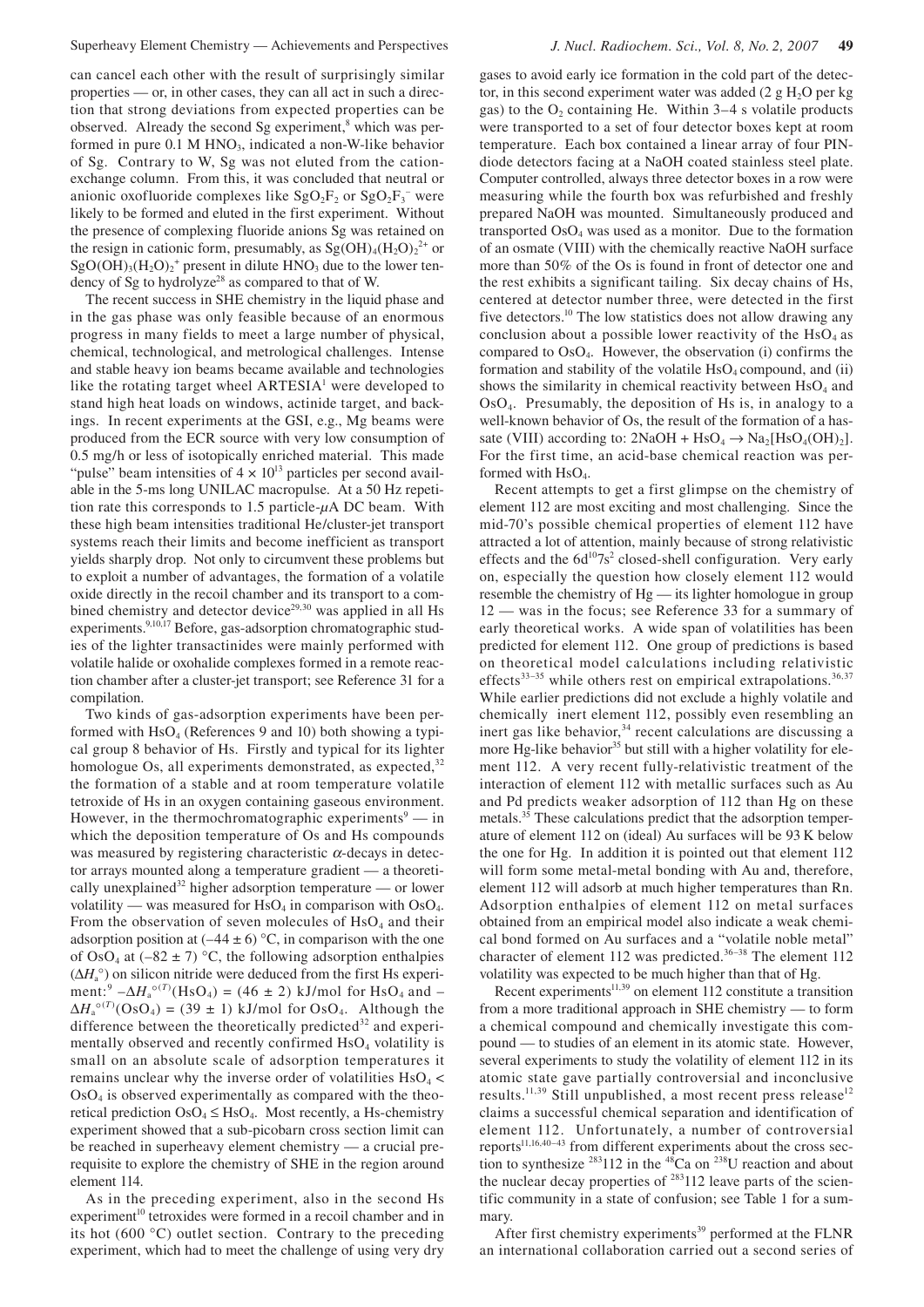**TABLE 1: Experiments to synthesize**  $^{283}$ 112 in the  $^{48}$ Ca +  $^{238}$ U reaction and their results

| $E_{\text{proj}}$ / MeV<br>(middle of target) | Events assigned to <sup>283</sup> 112 $E_{\alpha}$ /MeV<br>$\alpha$ ; SF | or SF             | Technique           | Half-life                                 | Cross section <sup><math>a</math></sup><br>/ pb | Reference |
|-----------------------------------------------|--------------------------------------------------------------------------|-------------------|---------------------|-------------------------------------------|-------------------------------------------------|-----------|
| 231                                           | 0; 2                                                                     | SF                |                     |                                           | $5.0_{-3.2}^{+6.3}$                             |           |
| 238                                           | 0:0                                                                      |                   | <b>VASSILISSA</b>   | $(1.4^{+2.5}_{-0.5})$ min                 | 27.3                                            | 40        |
| 231                                           | 0;0                                                                      |                   |                     |                                           | 2.2                                             | 41        |
| 234                                           | 0; 2                                                                     | <b>SF</b>         | <b>VASSILISSA</b>   | $(5.1_{-1.5}^{+3.5})^e$ min               | $3.0^{+4.0}_{-2.0}$                             |           |
| 233                                           | 0:7                                                                      | <b>SF</b>         | "Rn-like" chemistry | $>3$ min assumed $f$                      | $2.0^{+0.9}_{-0.7}$                             | 39        |
| 230                                           | $0$ ; $(1)^{g}$                                                          |                   |                     | 3.4 s                                     | $0.5_{-0.4}^{+1.2}$                             |           |
| 234                                           | $4$ ; $(2)^{8}$                                                          | 9.54              | <b>DGFRS</b>        | $(4.0^{+1.3}_{-0.7})$ s                   | $2.5^{+1.8}_{-1.1}$                             | 16        |
| 230                                           | 0;0                                                                      |                   |                     |                                           | $< 0.8^b$ , <1.6 <sup>c</sup>                   |           |
| 236                                           | 0;0                                                                      |                   | <b>BGS</b>          |                                           | $< 0.96^b, < 2.0^c$                             | 43        |
| 233                                           | 0:0                                                                      |                   |                     |                                           | ${<}0.8^b$                                      |           |
| 236                                           | $0$ ; $(1)^{h}$                                                          | <b>SF</b>         | <b>SHIP</b>         | $(5.2^{+25.1}_{-2.4})^h$ s                | $(0.7^{+1.6}_{-0.6})^h$                         | 42        |
| 239                                           | 0:0                                                                      |                   |                     |                                           | $< 0.6^b$                                       |           |
| 231                                           | $-$ ; 0                                                                  | $\qquad \qquad -$ | "Hg-like" chemistry | 5 min (SF) assumed $^f$                   | ${<}0.8^d$                                      |           |
|                                               | $-$ ; 0                                                                  | $\qquad \qquad -$ | "Rn-like" chemistry | 5 min (SF) assumed $^f$                   | < 1.9 <sup>d</sup>                              |           |
| 235                                           | 0;0                                                                      | $\qquad \qquad -$ | "Hg-like" chemistry | $4 s(\alpha)^f$ ; 5 min (SF) <sup>f</sup> | $<2.3^d$ ; <1.7 <sup>d</sup>                    | 11        |
|                                               | 0:0                                                                      |                   | "Rn-like" chemistry | $4 s(\alpha)^f$ ; 5 min (SF) <sup>f</sup> | $<2.7d$ ; <7.6 <sup>d</sup>                     |           |

*a* Error bars and upper limit sensitivities at 68% c.i. if not otherwise specified.

<sup>*b*"</sup>One-event" limits without statistical fluctuation.

*c* Upper limit sensitivity at 84% c.i.

*d* Upper limit sensitivity at 95.45% c.i.

*e* Mean value including previously observed events.

 $f_{I_{1/2}}$  not measured in chemistry experiment, for cross section calculation assumed  $T_{I_{1/2}}$ .

*g*Interpreted as SF from the daughter nucleus after missing the  $\alpha$ -event from the mother decay.

*h* No assignment made to a specific isotope.

experiments at the GSI.<sup>11</sup> The <sup>48</sup>Ca on <sup>238</sup>U reaction was selected to produce <sup>283</sup>112. Simultaneously, <sup>220</sup>Rn was produced as a transfer product from U and  $^{184-186}$ Hg from small amounts of Nd in the target. These experiments were aiming at measuring the adsorption behavior of element 112 in comparison with Hg and Rn on Au. Along the Au surface, a temperature gradient from  $+35$  °C to about  $-185$  °C was established in a modified version of the Cryo On-Line Detector (COLD), which was successful in the Hs experiment.<sup>9</sup> A schematic view of this setup is shown in Figure 2. In the first somewhat slow GSI experiment, concentrating on a then believed 5-min SF decay for  $283112$ , a Au-catcher was facing an array of 32 silicon PIN-diodes. Although some events were observed which could have been interpreted as SF from 283112 small imperfections and open



**Figure 2.** Schematic view of the experimental set up used in the first experiment on element 112 at the GSI. The upper left part depicts the In-situ Volatilization (IVO) part attached to the rotating target wheel. It is coupled to the Cryo On-Line Detector (COLD) with its Si PINdiodes monitoring the opposite Au-coated side of the thermochromatographic channel. Figure from Reference 1.

questions led the international collaboration agree to first repeat this experiment under improved conditions to substantiate the findings. An improved version was developed and applied in the second experiment which allows measuring much more efficiently in (almost)  $4\pi$ -geometry.<sup>11</sup> Further improvements made the second experiment also much more sensitive to shorter half-lives in the region of a few seconds. Also the second experiment, which in addition to longer-lived SF decays concentrated on shorter-lived  $\alpha$ -SF-decay sequences, did not detect any decay pattern which could be unambiguously attributed to a superheavy element over a broad range of adsorption properties between its group 12 homologue Hg and the noble gas Rn. The upper limit sensitivity levels reached in both GSI experiments are listed in Table 1 for two different assumed decay modes and half-lives and for two different assumed volatilities. The levels reached in these experiments are not low enough to clarify contradictions between previously published results on the cross section and on the decay of  $283112.$ 

#### **4. Perspectives**

Many of the very successful experiments on the chemistry of SHE at the same time clearly demonstrated limits of the applied techniques. A totally new quality of chemical studies is on the horizon when combining chemical techniques with gas-filled recoil separators. They are ideal front-end tool to overcome the unwanted interaction of the primary heavy-ion beam with anything present in the recoil chamber and to preseparate unwanted nuclear reaction products. Ground-breaking experiments began at the Berkeley Gas-filled Separator<sup>13,14</sup> (BGS). Coupled to the BGS, the first Rf separation with  $SISAK$ ,<sup>13,44</sup> which is a fast and continuously operating liquidliquid extraction technique, was successful. Preseparated 4.7-s  $^{257}$ Rf was stopped in the gas of a Recoil Transfer Chamber<sup>14,30</sup>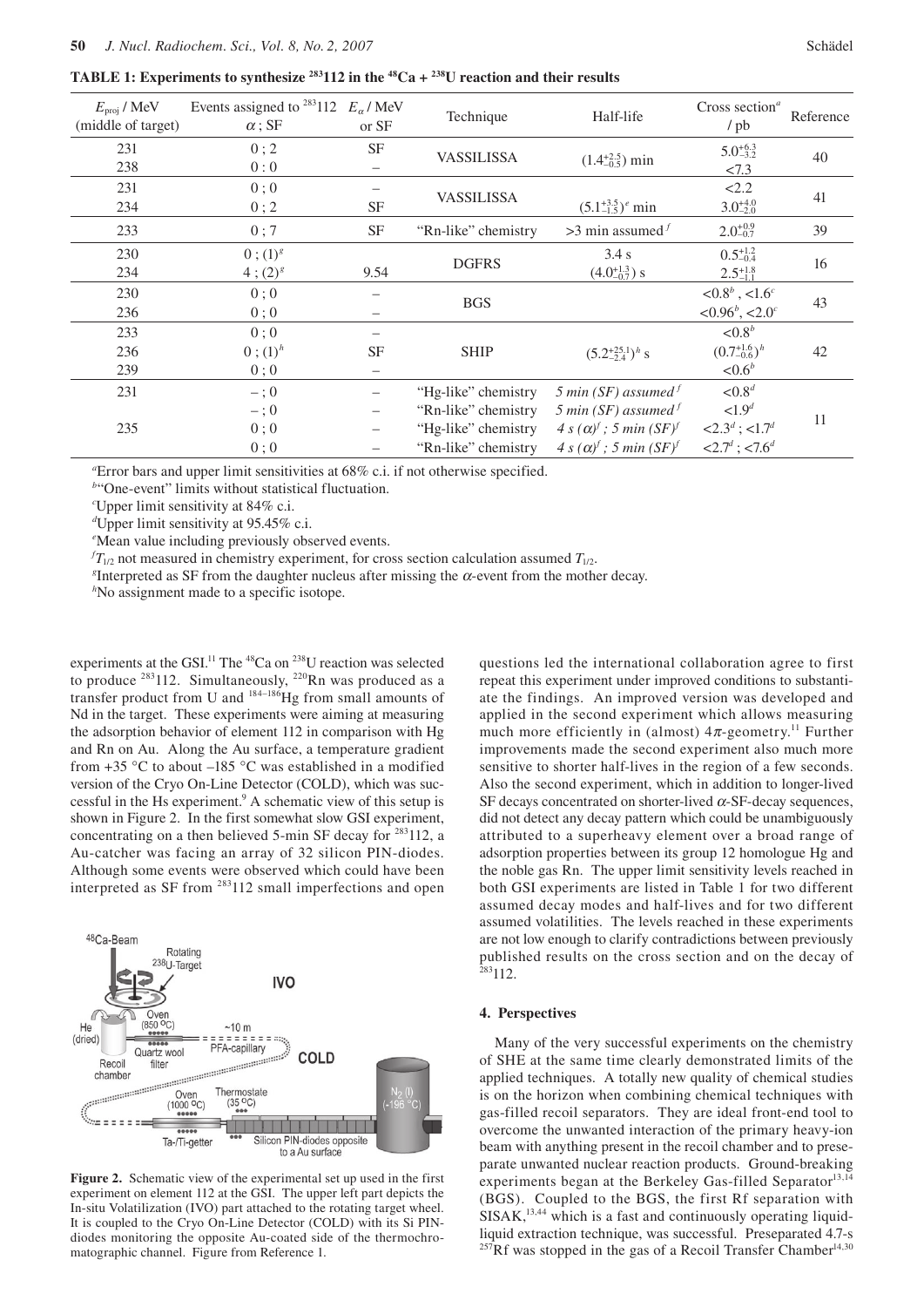(RTC) — the key interface with a thin window between the gas filled separator and any chemistry set up — and was transported via a He/KCl-jet to the SISAK system. The  $\alpha$  decay of  $^{257}$ Rf was registered on-line with a rather unspecific liquidscintillator being part of the flowing organic phase. Though resolution is very low preseparation enabled a clear Rf identification. The SISAK technique in combination with preseparation allows further improvements to study the extraction behavior of even heavier elements in aqueous solution. Under development are also alternative approaches like the use of crown ethers<sup>45</sup> to widen the scope of chemical investigations or to extend the studies of SHE in aqueous solution beyond Sg. For this region electrochemical deposition techniques are under preparation. In addition, in the field of SHE chemistry previously unknown, completely new techniques and compounds will become accessible in gas-phase experiments; e.g., the use of organometallic compounds,46 when performing chemical reactions with preseparated SHE to produce and investigate volatile species.

Most recently, the TransActinide Separator and Chemistry Apparatus<sup>47</sup> (TASCA) was built at the GSI and a large international community is presently commissioning all components of the separator and its peripheral components. The goal of building TASCA was to provide the community with a gasfilled separator with maximized transmission (efficiency) for transactinide research making use of hot-fusion reactions and actinide targets to produce the most neutron-rich, longest-lived nuclides. While chemical investigations of preseparated SHE are in the focus and shall play a major role in the upcoming program a rich nuclear reaction and nuclear structure research is envisaged making use of TASCA. As it can be operated with different gas fillings like, e.g.,  $H_2$  or  $N_2$  as an alternative to He as the standard gas, basic research on the interaction of slow moving ions of the heaviest elements in different gases and the determination of their charge states may become an interesting research aspect. Some central components of the 3.5-m long gas-filled separator TASCA use components from a former separator.<sup>48</sup> To optimize all components, ion-optical calculations<sup>49</sup> were performed based on the model fusion reaction of 5–6 MeV/u <sup>48</sup>Ca on 0.5 mg/cm<sup>2</sup> actinide targets  $(^{238}U, ^{244}Pu)$ . The DQQ configuration with a 30-degree dipole magnet and a quadrupole doublet, which was selected as the best choice, allows operation in two possible modes. While the  $DQ_hQ_v$ mode gives the highest possible transmission the smallest image size results from the  $DQ_vQ_h$  mode ( $Q_h$  and  $Q_v$  denote horizontally and vertically focusing quadrupoles). New ducts were designed, built and installed for the dipole and the quadrupoles to maximize the transmission in both modes. According to first model calculations,<sup>47,49</sup> a horizontal and vertical acceptance of about ±110 and ±40 mrad was achieved for the "high transmission"  $DQ_hQ_v$  mode which corresponds to a solid angle of  $\approx$ 14 msr. This is at least 50% higher as compared with the solid angle of the Dubna Gas-Filled Recoil Separator (DGFRS) which has a  $35-40\%$  transmission<sup>16,50</sup> for the Ca on Pu reaction. From this one can estimate that the TASCA transmission should be about 50% higher than the DGFRS one; i.e., in the "high transmission" mode of TASCA we are expecting up to 60% transmission for evaporation residues produced Ca on U or Pu reactions. This is very similar to the best values given for the BGS.43 TASCA will combine two advantages of these two separators, i.e., the large transmission of the BGS and the small dispersion of the DGFRS. In the  $DQ_vQ_h$  mode, a reduced horizontal acceptance of ±34 mrad will presumably reduce the transmission by a factor of  $\approx 0.6$ . However, an extraordinarily small image area should be achievable — a key issue to build small recoil transfer chambers for a fast transport of products into any chemistry setups and something unique for TASCA.<sup>47,49</sup>

become available with the implementation of a new 28 GHz SC-ECR source in a few years, a windowless differential pumping section was installed and is successfully in operation.51 A new target chamber was designed and built which accommodates (i) the rotating actinide target wheel in an easily removable cassette taking care of the safety aspects while working with highly radioactive material, (ii) the newly built drive, (iii) collimators, and (iv) beam diagnostic components. A beam current transformer upstream of the target shall allow for continuous monitoring of the beam current. Equipped with a separator like TASCA and combining it with the tools which were developed over the last decade to study superheavy elements promises a big leap ahead and gives hope for a new quality in SHE research.

**Acknowledgement.** The author wishes to thank his group members at the GSI for their support and contributions, his fellow colleagues who prepared, guided, and evaluated so many experiments at the GSI, all participants in the very successful and pleasant GSI-JAEA collaboration, especially Y. Nagame and coworker, and all members of the TASCA collaboration who are most actively working to get TASCA ready for SHE experiments.

#### **References**

- (1) M. Schädel, Angew. Chem. **118**, 378 (2006); Angew. Chem. Int. Ed. **45**, 368 (2006).
- (2) *The Chemistry of Superheavy Elements*, Ed. M. Schädel, Kluwer Academic Publishers, Dordrecht (2003).
- (3) J. V. Kratz, Pure Appl. Chem. **75**, 103 (2003).
- (4) D. C. Hoffman, D. M. Lee, and V. Pershina, *The Chemistry of the Actinide and Transactinide Elements, 3rd ed. Vol. 3*, Eds. L. R. Morrs, N. M. Edelstein, and J. Fuger, Springer, Dordrecht (2006), p 1652.
- (5) Y. Nagame, K. Tsukada, M. Asai, A. Toyoshima, K. Akiyama, Y. Ishii, T. Kaneko-Sato, M. Hirata, I. Nishinaka, S. Ichikawa, H. Haba, S. Enomoto, K. Matsuo, D.. Saika, Y. Kitamoto, H. Hasegawa, Y. Tani, W. Sato, A. Shinohara, M. Ito, J. Saito, S. Goto, H. Kudo, H. Kikunaga, N. Kinoshita, A. Yokoyama, K. Sueki, Y. Oura, H. Nakahara, M. Sakama, M. Schädel, W. Brüchle, and J. V. Kratz, Radiochim. Acta **93**, 519 (2005).
- (6) H. Haba, K. Tsukada, M. Asai, A. Toyoshima, K. Akiyama, I. Nishinaka, M. Hirata, T. Yaita, S. Ichikawa, Y. Nagame, K. Yasuda, Y. Miamoto, T. Kaneko, S. Goto, S. Ono, T. Hirai, H. Kudo, M. Shigekawa, A. Shinohara, Y. Oura, H. Nakhara, K. Sueki, H. Kikunaga, N. Kinoshita, N. Tsuruga, A. Yokoyama, M. Sakama, S. Enomoto, M. Schädel, W. Brüchle, and J. V. Kratz, J. Am. Chem. Soc. **126**, 5219 (2004).
- (7) M. Schädel, W. Brüchle, R. Dressler, B. Eichler, H. W. Gäggeler, R. Günther, K. E. Gregorich, D. C. Hoffman, S. Hübener, D. T. Jost, J. V. Kratz, W. Paulus, D. Schumann, S. Timokhin, N. Trautmann, A. Türler, G. Wirth, and A. Yakushev, Nature **388**, 55 (1997).
- (8) M. Schädel, W. Brüchle, E. Jäger, B. Schausten, G. Wirth, W. Paulus, R. Günther, K. Eberhardt, J. V. Kratz, A. Seibert, E. Strub, P. Thörle, N. Trautmann, A. Waldeck, S. Zauner, D. Schumann, U. Kirbach, B. Kubica, R. Misiak, Y. Nagame, and K. E. Gregorich, Radiochim. Acta **83**, 163 (1998).
- (9) Ch. Düllmann, W. Brüchle, R. Dressler, K. Eberhardt, B. Eichler, R. Eichler, H. W. Gäggeler, T. N. Ginter, F. Glaus, K. E. Gregorich, D. C. Hofmann, E. Jäger, D. T. Jost, U. W. Kirbach, D. M. Lee, H. Nitsche, J. B. Patin, V. Pershina, D. Piquet, Z. Qin, M. Schädel, B. Schausten, E. Schimpf, H.-J. Schött, S. Soverna, R. Sudowe, P. Thörle, S. N.
- To make use of the highest presently obtainable beam inten-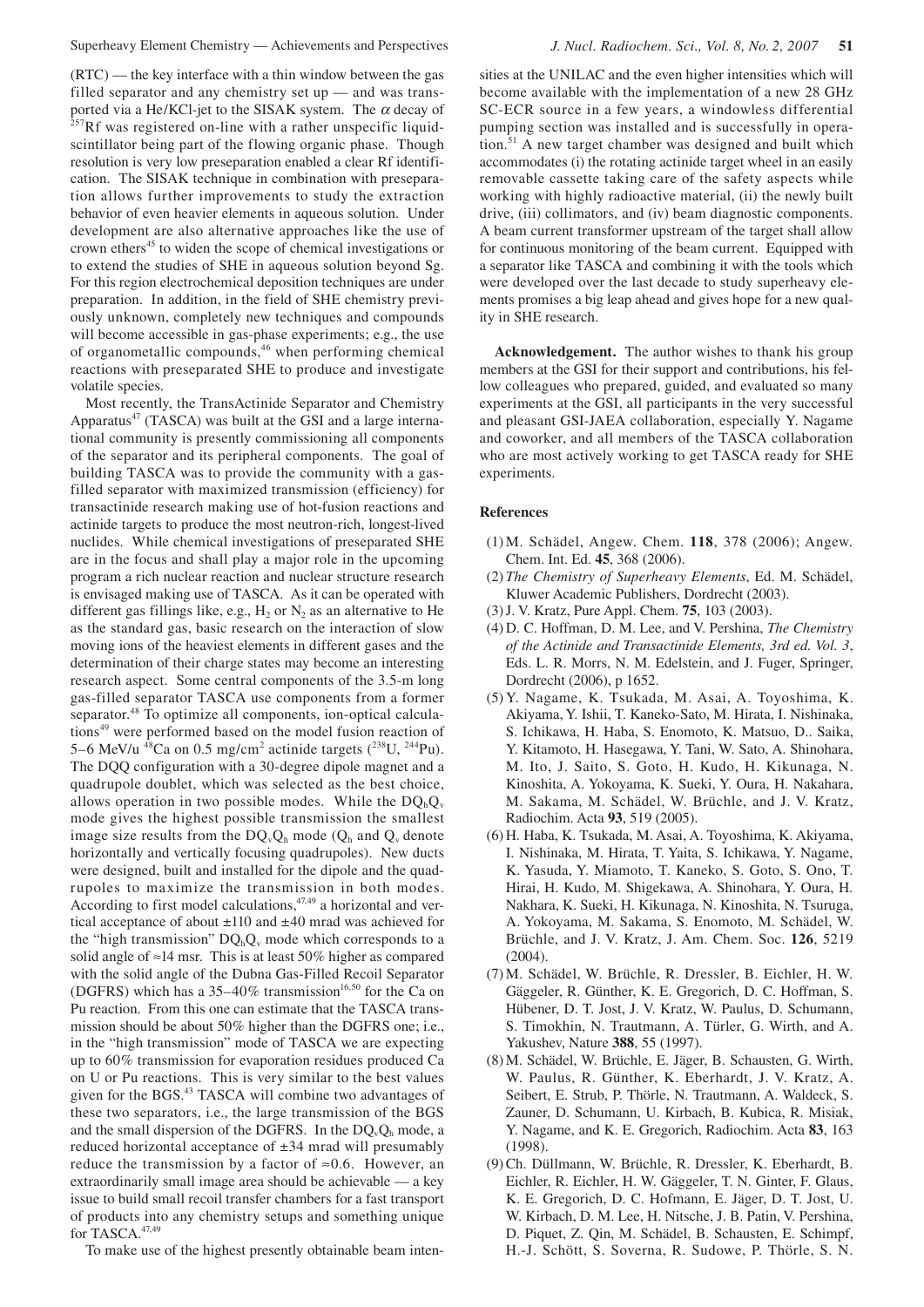Timokhin, N. Trautmann, A. Türler, A. Vahle, G. Wirth, A. B. Yakushev, and P. Zielinski, Nature **418**, 859 (2002).

- (10) A. von Zweidorf, R. Angert, W. Brüchle, S. Bürger, K. Eberhardt, R. Eichler, H. Hummrich, E. Jäger, H.-O. Kling, J. V. Kratz, B. Kuczewski, G. Langrock, M. Mendel, U. Rieth, M. Schädel, B. Schausten, E. Schimpf, P. Thörle, N. Trautmann, K. Tsukada, N. Wiehl, and G. Wirth, Radiochim. Acta **92**, 855 (2004).
- (11) R. Eichler, W. Brüchle, R. Buda, S. Bürger, R. Dressler, Ch. E. Düllmann, J. Dvorak, K. Eberhardt, B. Eichler, C. M. Folden, H. W. Gäggeler, K. E. Gregorich, F. Haenssler, D. C. Hoffman, H. Hummrich, E. Jäger, J. V. Kratz, B. Kuczewski, D. Liebe, D. Nayak, H. Nitsche, D. Piguet, Z. Qin, U. Rieth, M. Schädel, B. Schausten, E. Schimpf, A. Semchenkov, S. Soverna, R. Sudowe, N. Trautmann, P. Thörle, A. Türler, B. Wierczinski, N. Wiehl, P. A. Wilk, G. Wirth, A. B. Yakushev, and A. von Zweidorf, Radiochim. Acta **94**, 181 (2006).
- (12) H. W. Gäggeler and R. Eichler (private communication, 2006); PSI press release (in German), May 31, 2006: http:// www.psi.ch/medien/medien-news.shtml; Reference added in proof: R. Eichler, N. V. Aksenov, A. V. Belozerov, G. A. Bozhikov, V. I. Chepigin, R. Dressler, S. N. Dmitriev, H. W. Gäggeler, V. A. Gorshkov, F. Haenssler, M. G. Itkis, V. Ya. Lebedev, A. Laube, O. N. Malyshev, Yu. Ts. Oganessian, O. V. Petrushkin, D. Piguet, P. Rasmussen, S. V. Shishkin, A. V. Shutov, A. I. Svirikhin, E. E. Tereshatov, G. K. Vostokin, M. Wegrzecki, and A. V. Yeremin, Nature **447**, 72 (2007).
- (13) J. P. Omtvedt, J. Alstad, H. Breivik, J. E. Dyne, K. Eberhardt, C. M. Folden III, T. Ginter, K. E. Gregorich, E. A. Hult, M. Johansson, U. W. Kirbach, D. M. Lee, M. Mendel, A. Nähler, V. Ninov, L. A. Omtvedt, J. B. Patin, G. Skarnemark, L. Stavsetra, R. Sudowe, N. Wiehl, B. Wierczinski, P. A. Wilk, P. M. Zielinski, J. V. Kratz, N. Trautmann, H. Nitsche, and D. C. Hoffman, J. Nucl. Radiochem. Sci. **3**, 121 (2002).
- (14) Ch. E. Düllmann, C. M. Folden III, K. E. Gregorich, D. C. Hoffman, D. Leitner, G. K. Pang, R. Sudowe, P. M. Zielinski, and H. Nitsche, Nucl. Instrum. Methods Phys. Res. A **551**, 528 (2005).
- (15) M. Schädel, D. Ackermann, A. Semchenkov, and A. Türler, GSI Report 2006-1, 262 (2006); http://www.gsi.de/tasca.
- (16) Yu. Ts. Oganessian, V. K. Utyonkov, Yu. V. Lobanov, F. Sh. Abdullin, A. N. Polyakov, I. V. Shirokovsky, Yu. Ts. Tsyganov, G. G. Gulbekian, S. L. Bogomolov, B. N. Gikal, A. N. Metsentsev, S. Iliev, V. G. Subbotin, A. M. Sukhov, A. A. Voinov, G. V. Buklanov, K. Subotic, V. I. Zagrebaev, M. G. Itkis, J. J. Patin, K. J. Moody, J. F. Wild, M. A. Stoyer, N. J. Stoyer, D. A. Shaughnessy, J. M. Kenneally, P. A. Wilk, R. W. Lougheed, R. I. Il'kaev, and S. P. Vesnovskii, Phys. Rev. C **70**, 064609 (2004).
- (17) J. Dvorak, W. Brüchle, M. Chelnokov, R. Dressler, C. E. Duellmann, K. Eberhardt, V. Gorshkov, E. Jäger, R. Krücken, A. Kuznetsov, Y. Nagame, F. Nebel, Z. Novackova, Z. Qin, M. Schädel, B. Schausten, E. Schimpf, A. Semchenkov, P. Thörle, A.Türler, M. Wegrzecki, B. Wierczinski, A. Yakushev, and A. Yeremin, Phys. Rev. Lett. **97**, 242501 (2006).
- (18) W. Reisdorf and M. Schädel, Z. Phys. A **343**, 47 (1992).
- (19) I. Muntian, S. Hofmann, Z. Patyk, and A. Sobiczewski, Acta Phys. Pol. B **34**, 2073 (2003).
- (20) J. V. Kratz, H. P. Zimmermann, U. W. Scherer, M. Schädel, W. Brüchle, K. E. Gregorich, C. M. Gannet, H. L. Hall, R. A. Henderson, D. M. Lee, J. D. Leyba, M. J. Nurmia, D. C. Hoffman, H. Gäggeler, D. Jost, U. Baltensperger, Ya Nai-Qi, A. Türler, and Ch. Lienert, Radiochim. Acta **48**, 121 (1989).
- (21) W. Paulus, J. V. Kratz, E. Strub, S. Zauner, W. Brüchle, V.

Pershina, M. Schädel, B. Schausten, J. L. Adams, K. E. Gregorich, D. C. Hoffman, M. R. Lane, C. Laue, D. M. Lee, C. A. McGrath, D. A. Shaughnessy, D. A. Strellis, and E. R. Sylwester, Radiochim. Acta **84**, 69 (1999).

- (22) V. Pershina, B.Fricke, J. V. Kratz, and G. V. Ionova, Radiochim. Acta **64**, 37 (1994).
- (23) H. Haba, K. Tsukada, M. Asai, S. Goto, A. Toyoshima, I. Nishinaka, K. Akiyama, M. Hirata, S. Ichikawa, Y. Nagame, Y. Shoji, M. Shigekawa, T. Koike, M. Iwasaki, A. Shinohara, T. Kaneko, T. Maruyama, S. Ono, H. Kudo, Y. Oura, K. Sueki, H. Nakahara, M. Sakama, A. Yokoyama, J.V. Kratz, M. Schädel, and W. Brüchle, J. Nucl. Radiochem. Sci. **3**, 143 (2002).
- (24) A. Toyoshima, H. Haba, K. Tsukada, M. Asai, K. Akiyama, I. Nishinaka, Y. Nagame, K. Matsuo, W. Sato, A. Shinohara, H. Ishizu, M. Ito, J. Saito, S. Goto, H. Kudo, H. Kikunaga, C. Kato, A. Yokoyama, and K. Sueki, J. Nucl. Radiochem. Sci. **5**, 45 (2004).
- (25) M. Schädel, W. Brüchle, E. Jäger, E. Schimpf, J. V. Kratz, U. W. Scherer, and H. P. Zimmermann, Radiochim. Acta **48**, 171 (1989).
- (26) Y. Nagame, H. Haba, K. Tsukada, M. Asai, K. Akiyama, M. Hirata, I. Nishinaka, S. Ichikawa, H. Nakahara, S. Goto, T. Kaneko, H. Kudo, A. Toyoshima, A. Shinohara, M. Schädel, J. V. Kratz, H. W. Gäggeler, and A. Türler, Czech. J. Phys. **53**, A299 (2003).
- (27) M. Schädel, W. Brüchle, B. Schausten, E. Schimpf, E. Jäger, G. Wirth, R. Günther, J. V. Kratz, W. Paulus, A. Seibert, P. Thörle, N. Trautmann, S. Zauner, D. Schumann, M. Andrassy, R. Misiak, K. E. Gregorich, D. C. Hoffman, D. M. Lee, E. Sylwester, Y. Nagame, and Y. Oura, Radiochim. Acta **77**, 149 (1997).
- (28) V. Pershina and J. V. Kratz, Inorg. Chem. **40**, 776 (2001).
- (29) Ch. Düllmann, B. Eichler, R. Eichler, H. W. Gäggeler, D. T. Jost, D. Piquet, and A. Türler, Nucl. Instrum. Methods Phys. Res. A **479**, 631 (2002).
- (30) U. W. Kirbach, C. M. Folden III, T. N. Ginter, K. E. Gregorich, D. M. Lee, V. Ninov, J. P. Omtvedt, J. B. Patin, N. K. Seward, D. A. Strellis, R. Sudowe, A. Türler, P. A. Wilk, P. M. Zielinski, D. C. Hofmann, and H. Nitsche, Nucl. Instrum. Methods Phys. Res. A **484**, 587 (2002).
- (31) H. W. Gäggeler and A. Türler, *The Chemistry of Superheavy Elements*, Ed. M. Schädel, Kluwer Academic Publishers, Dordrecht (2003), p 237.
- (32) V. Pershina, T. Bastug, B. Fricke, and S. Varga, J. Chem. Phys. **115**, 792 (2001).
- (33) B. Fricke, Struct. Bond. **21**, 89 (1975).
- (34) K. S. Pitzer, J. Chem. Phys. **63**, 1032 (1975).
- (35) V. Pershina, T. Bastug, C. Sarpe-Tudoran, J. Anton, and B. Fricke, Nucl. Phys. A **734**, 200 (2004).
- (36) B. Eichler, Kernenergie **19**, 307 (1976).
- (37) B. Eichler and H. Rossbach, Radiochim. Acta **33**, 121 (1983).
- (38) B. Eichler and R. Eichler, *The Chemistry of Superheavy Elements*, Ed. M. Schädel, Kluwer Academic Publishers, Dordrecht (2003), p 205.
- (39) A. B. Yakushev, I. Zvara, Yu. Ts. Oganessian, A. V. Belozerov, S. N. Dmitriev, B. Eichler, S. Hübener, E. A. Sokol, A. Türler, A. V. Yeremin, G. V. Buklanov, M. L. Chelnokov, V. I. Chepigin, V. A. Gorshov, A. V. Gulyaev, V. Ya. Lebedev, O. N. Malyshev, A. G. Popeko, S. Soverna, Z. Szeglowski, S. N. Timokhin, S. P. Tretyakova, V. M. Vasko, and M. G. Itkis, Radiochim. Acta **91**, 433 (2003).
- (40) Yu. Ts. Oganessian, A. V. Yeremin, G. G. Gulbekian, S. L. Bogomolov, V. I. Chepigin, B. L. Gikal, V. A. Gorshkov, M. G. Itkis, A. P. Kabachenko, V. B. Kutner, A. Yu. Lavrentev, O. N. Malyshev, A. G. Popeko, J. Roháchecka, R. N. Sagaidak, S. Hofmann, G. Münzenberg, M. Veselsky, S. Saro, N. Iwasa, and K. Morita, Eur. Phys. J. A **5**, 63